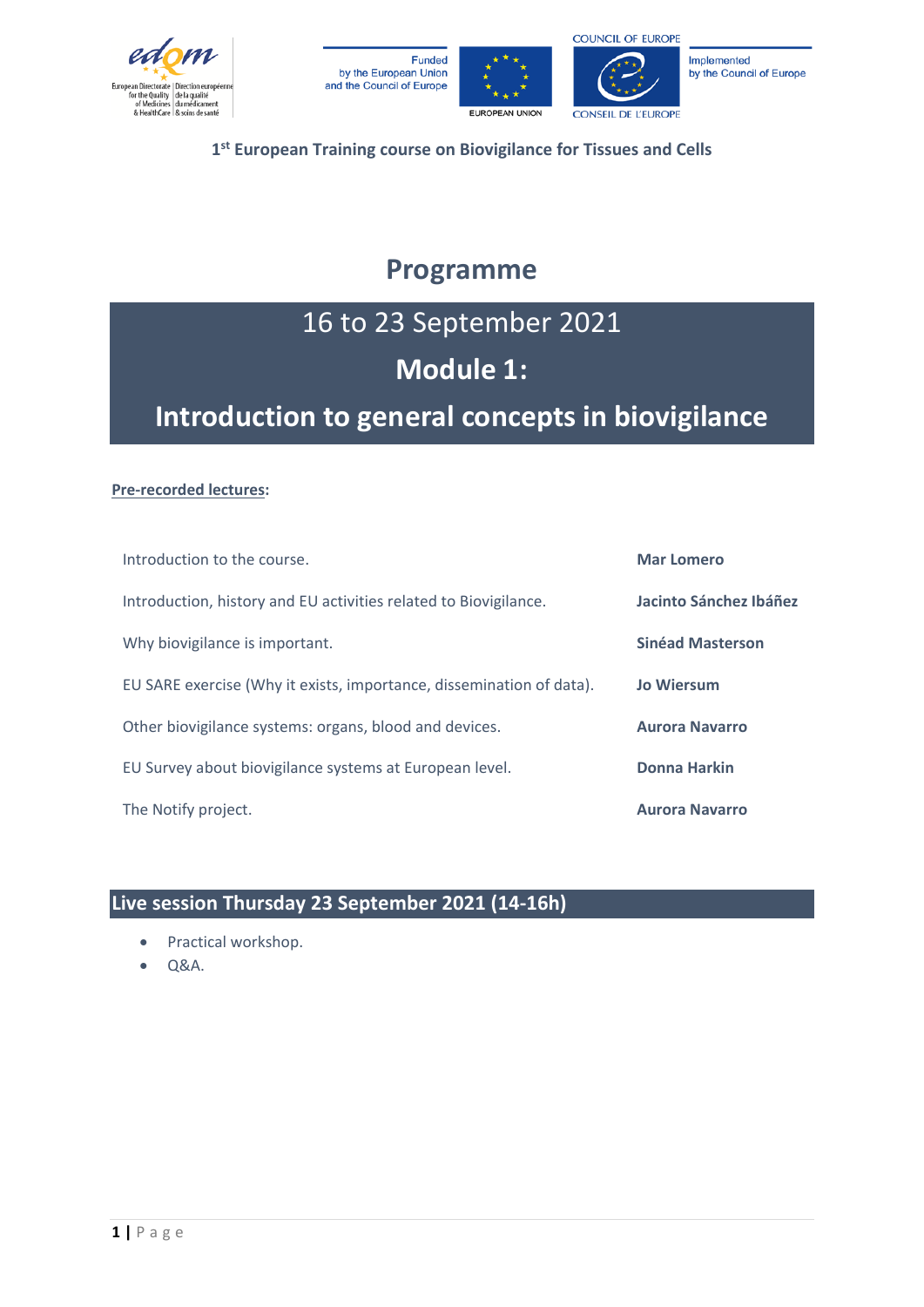







#### **1st European Training course on Biovigilance for Tissues and Cells**

## 23 to 30 September 2021 **Module 2: Serious Adverse Reactions (SAR)**

**Pre-recorded lectures:**

| General session: How to perform the assessment of severity,<br>imputability or causes, probability of recurrence, consequences and<br>impact, and how donor's reactions are assessed. | <b>Ieva Bekere</b>            |
|---------------------------------------------------------------------------------------------------------------------------------------------------------------------------------------|-------------------------------|
| Assessment of SAR in non-reproductive and SAR in HPC (including<br>donors).                                                                                                           | Jacinto Sánchez Ibáñez        |
| Assessment of SAR in reproductive tissue (including donors).                                                                                                                          | <b>Edith Coonen</b>           |
| Assessment of SAR in reproductive tissue with special emphasis on<br>genetic disease in children conceived with non-partner gametes.                                                  | <b>Anne-Cathrine Bollerup</b> |

#### **Live session Thursday 30 September 2021 (14-16h)**

- Practical workshop.
- How to assess SAR in real life.
- Q&A.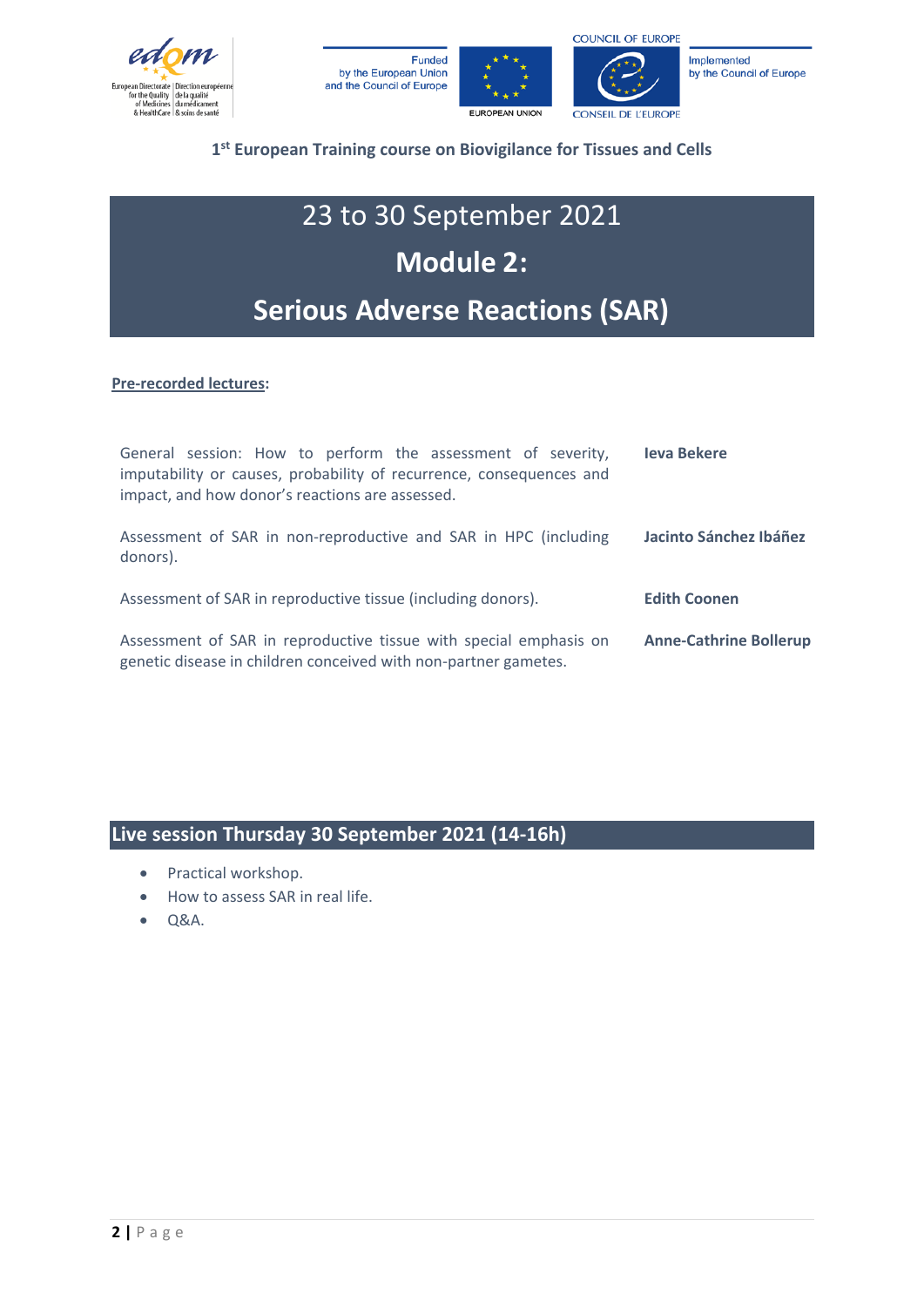







#### **1st European Training course on Biovigilance for Tissues and Cells**

## 30 September to 7 October 2021 **Module 3: Serious Adverse Events (SAE)**

#### **Pre-recorded lectures:**

| General session: SAE Assessment.                                                             | <b>leva Bekere</b>            |
|----------------------------------------------------------------------------------------------|-------------------------------|
| SAE assessment in non-reproductive and HPC.                                                  | Jacinto Sánchez Ibáñez        |
| SAE assessment in reproductive tissue.                                                       | <b>Edith Coonen</b>           |
| SAE assessment in reproductive tissue with<br>special emphasis on genetic disease in donors. | <b>Anne-Cathrine Bollerup</b> |

#### **Live session Thursday 7 October 2021 (14-16h)**

- Practical workshop.
- How to assess SAE in real life.
- Q&A.